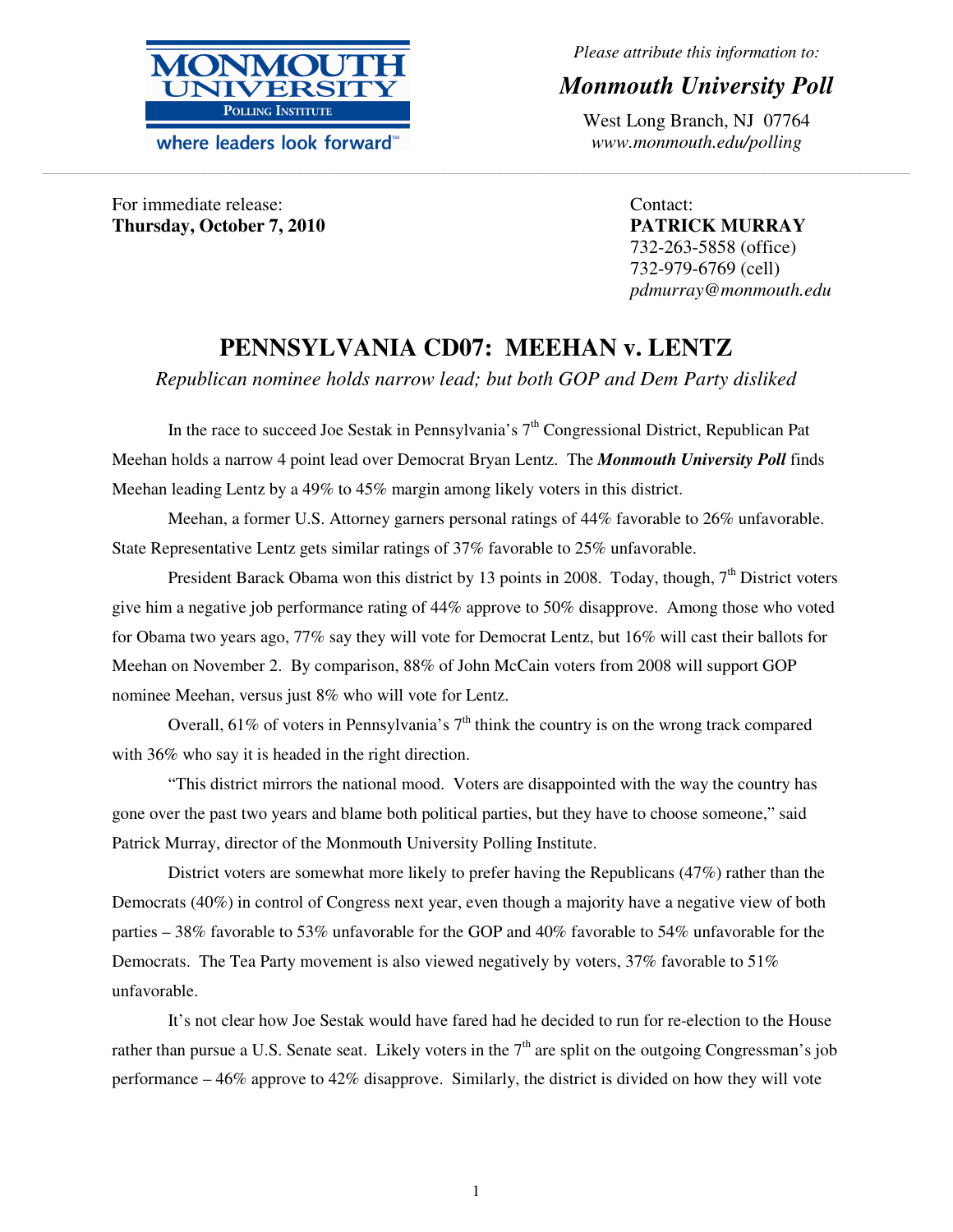for U.S. Senate – 49% say they will support Sestak in his bid for higher office while 46% will vote for

Republican Pat Toomey.

The *Monmouth University Poll* was conducted by automated telephone interviewing with 670

likely voters from October 4 to 6, 2010. This sample has a margin of error of  $\pm$  3.8 percent.

#### **DATA TABLES**

The questions referred to in this release are as follows:

(\* Some columns may not add to 100% due to rounding.)

1. If the election for United States Congress from Pennsylvania's  $7<sup>th</sup>$  Congressional District were today, would you vote for Pat Meehan the Republican, Bryan Lentz the Democrat, or some other candidate? [At this moment, do you lean toward Pat Meehan or lean toward Bryan Lentz?] [NAMES WERE ROTATED]

|                   | TOTAL |     | <b>PARTY ID</b> |     |      | <b>GENDER</b> |       | AGE   |       |
|-------------------|-------|-----|-----------------|-----|------|---------------|-------|-------|-------|
|                   |       | Dem | Ind             | Rep | Male | Female        | 18-44 | 45-59 | $60+$ |
| Pat Meehan        | 49%   | 9%  | 51%             | 84% | 53%  | 45%           | 51%   | 47%   | 49%   |
| Bryan Lentz       | 45%   | 85% | 38%             | 11% | 41%  | 48%           | 42%   | 48%   | 44%   |
| Other - Undecided | 7%    | 6%  | 10%             | 5%  | 7%   | 7%            | 8%    | 5%    | 7%    |
| Unwtd N           | 670   | 238 | 194             | 238 | 426  | 244           | 168   | 190   | 312   |

## [QUESTIONS 2 AND 3 WERE ROTATED]

2. Is your general opinion of Pat Meehan favorable, unfavorable, or do you have no opinion of Pat Meehan?

|             | <b>TOTAL</b> |       | PARTY ID |     |      | GENDER |       | AGE   |       |
|-------------|--------------|-------|----------|-----|------|--------|-------|-------|-------|
|             |              | Dem   | Ind      | Rep | Male | Female | 18-44 | 45-59 | $60+$ |
| Favorable   | 44%          | $1\%$ | 45%      | 74% | 46%  | 42%    | 48%   | 40%   | 45%   |
| Unfavorable | 26%          | 47%   | 24%      | 8%  | 29%  | 23%    | 25%   | 27%   | 25%   |
| No opinion  | 30%          | 42%   | 31%      | 18% | 26%  | 35%    | 27%   | 33%   | 30%   |
| Unwtd N     | 670          | 238   | 194      | 238 | 426  | 244    | 168   | 190   | 312   |

3. Is your general opinion of Bryan Lentz favorable, unfavorable, or do you have no opinion of Bryan Lentz?

|             | TOTAL |     | PARTY ID |     |      | <b>GENDER</b> |       | AGE   |       |
|-------------|-------|-----|----------|-----|------|---------------|-------|-------|-------|
|             |       | Dem | Ind      | Rep | Male | Female        | 18-44 | 45-59 | $60+$ |
| Favorable   | 37%   | 65% | 32%      | 15% | 38%  | 37%           | 31%   | 43%   | 37%   |
| Unfavorable | 25%   | 7%  | 25%      | 43% | 30%  | 21%           | 30%   | 23%   | 25%   |
| No opinion  | 37%   | 27% | 42%      | 43% | 32%  | 41%           | 40%   | 34%   | 38%   |
| Unwtd N     | 670   | 238 | 194      | 238 | 426  | 244           | 168   | 190   | 312   |

4. If the election for United States Senator from Pennsylvania were today, would you vote for Pat Toomey the Republican, Joe Sestak the Democrat, or some other candidate? [NAMES WERE ROTATED]

|                   | TOTAL |     | PARTY ID |     |      | <b>GENDER</b> |       | AGE   |       |  |
|-------------------|-------|-----|----------|-----|------|---------------|-------|-------|-------|--|
|                   |       | Dem | Ind      | Rep | Male | Female        | 18-44 | 45-59 | $60+$ |  |
| Pat Toomey        | 46%   | 8%  | 50%      | 81% | 49%  | 44%           | 44%   | 47%   | 47%   |  |
| Joe Sestak        | 49%   | 88% | 42%      | 15% | 46%  | 51%           | 47%   | 49%   | 49%   |  |
| Other - Undecided | 5%    | 3%  | 8%       | 5%  | 4%   | 6%            | 9%    | 4%    | 4%    |  |
| Unwtd N           | 670   | 238 | 194      | 238 | 426  | 244           | 168   | 190   | 312   |  |
|                   |       |     |          |     |      |               |       |       |       |  |

5. Do you approve or disapprove of the job Joe Sestak is doing as your Congressman?

|            | TOTAL | PARTY ID |     |     |      | GENDER | AGE   |       |       |
|------------|-------|----------|-----|-----|------|--------|-------|-------|-------|
|            |       | Dem      | Ind | Rep | Male | Female | 18-44 | 45-59 | $60+$ |
| Approve    | 46%   | 82%      | 40% | 16% | 47%  | 45%    | 43%   | 48%   | 46%   |
| Disapprove | 42%   | 10%      | 47% | 70% | 47%  | 39%    | 45%   | 44%   | 40%   |
| Not sure   | 12%   | 9%       | 13% | 13% | 7%   | 16%    | 12%   | 9%    | 14%   |
| Unwtd N    | 670   | 238      | 194 | 238 | 426  | 244    | 168   | 190   | 312   |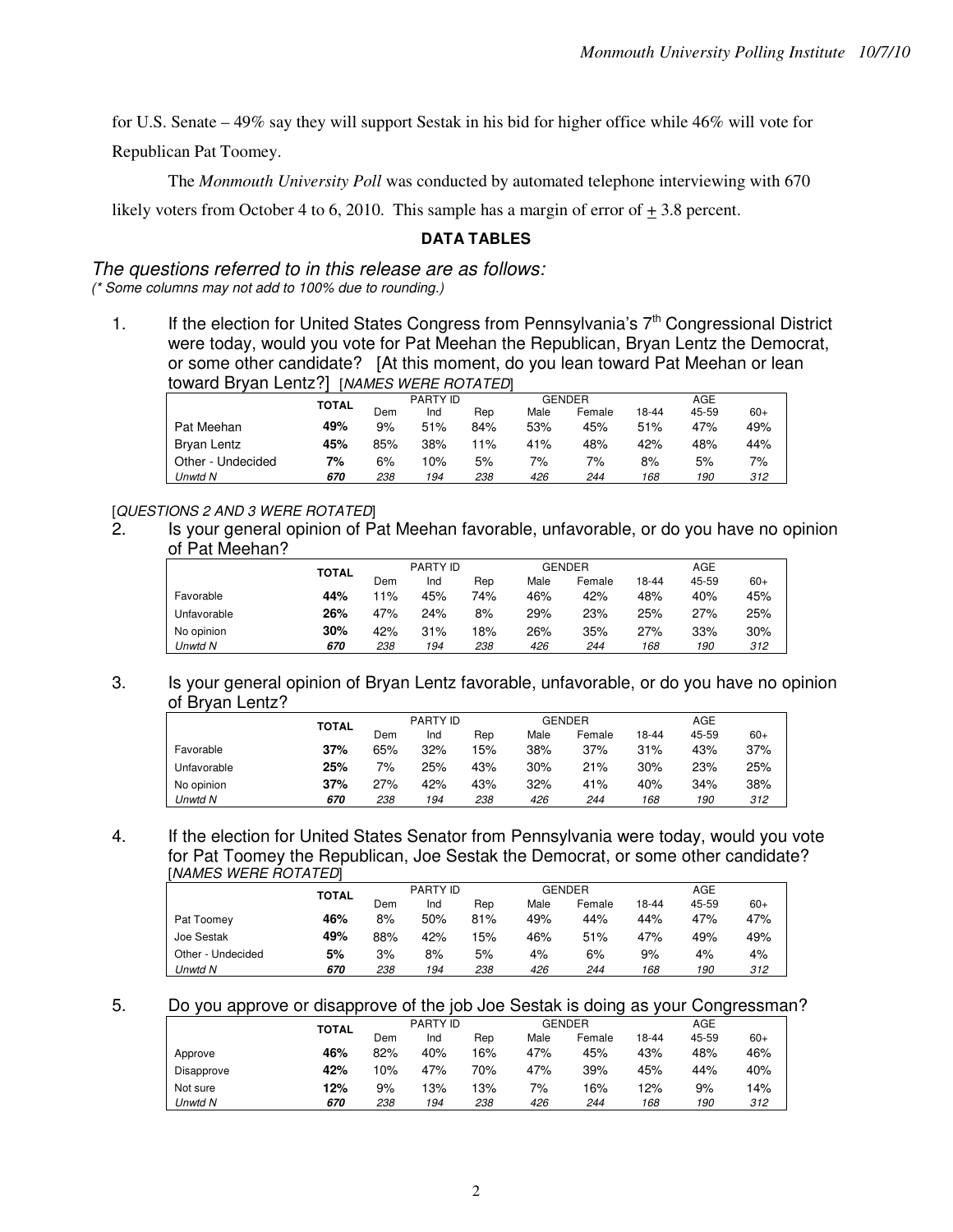## 6. Are things in the United States going in the right direction or have they gotten off on the wrong track?

|                 | <b>TOTAL</b> |     | PARTY ID |     |      | <b>GENDER</b> |       | AGE   |       |
|-----------------|--------------|-----|----------|-----|------|---------------|-------|-------|-------|
|                 |              | Dem | Ind      | Rep | Male | Female        | 18-44 | 45-59 | $60+$ |
| Right direction | 36%          | 70% | 26%      | 10% | 33%  | 38%           | 29%   | 36%   | 39%   |
| Wrong track     | 61%          | 26% | 69%      | 87% | 62%  | 59%           | 64%   | 62%   | 57%   |
| Not sure        | 4%           | 4%  | 5%       | 3%  | 5%   | 3%            | 7%    | 2%    | 3%    |
| Unwtd N         | 670          | 238 | 194      | 238 | 426  | 244           | 168   | 190   | 312   |

# 7. Do you approve or disapprove of the job Barack Obama is doing as president?

|            | <b>TOTAL</b> |     | PARTY ID |     |      | <b>GENDER</b> |       | AGE   |       |
|------------|--------------|-----|----------|-----|------|---------------|-------|-------|-------|
|            |              | Dem | Ind      | Rep | Male | Female        | 18-44 | 45-59 | $60+$ |
| Approve    | 44%          | 83% | 38%      | 11% | 41%  | 47%           | 39%   | 46%   | 45%   |
| Disapprove | 50%          | 11% | 57%      | 83% | 55%  | 47%           | 54%   | 50%   | 48%   |
| Not sure   | 6%           | 6%  | 5%       | 6%  | 4%   | 7%            | 7%    | 4%    | 6%    |
| Unwtd N    | 670          | 238 | 194      | 238 | 426  | 244           | 168   | 190   | 312   |

#### 8. Who would you rather see in control of Congress next year – the Democrats, the Republicans, or does it make no difference?

| .<br>--       |       |     |                 |     |      |               |       |       |       |
|---------------|-------|-----|-----------------|-----|------|---------------|-------|-------|-------|
|               | TOTAL |     | <b>PARTY ID</b> |     |      | <b>GENDER</b> |       | AGE   |       |
|               |       | Dem | Ind             | Rep | Male | Female        | 18-44 | 45-59 | $60+$ |
| Democrats     | 40%   | 85% | 29%             | 5%  | 38%  | 42%           | 38%   | 40%   | 41%   |
| Republicans   | 47%   | 9%  | 47%             | 83% | 50%  | 45%           | 51%   | 49%   | 43%   |
| No difference | 13%   | 7%  | 23%             | 12% | 13%  | 13%           | $1\%$ | $1\%$ | 16%   |
| Unwtd N       | 670   | 238 | 194             | 238 | 426  | 244           | 168   | 190   | 312   |

# [QUESTIONS 9 AND10 WERE ROTATED]<br>9. Similar order than the series of the

#### Is your general opinion of the Democratic party favorable or unfavorable?

|             | <b>TOTAL</b> |     | PARTY ID |     |      | GENDER |       | AGE   |       |
|-------------|--------------|-----|----------|-----|------|--------|-------|-------|-------|
|             |              | Dem | Ind      | Rep | Male | Female | 18-44 | 45-59 | $60+$ |
| Favorable   | 40%          | 82% | 27%      | 9%  | 36%  | 43%    | 39%   | 39%   | 41%   |
| Unfavorable | 54%          | 15% | 61%      | 85% | 60%  | 48%    | 56%   | 57%   | 50%   |
| No opinion  | 7%           | 3%  | 12%      | 6%  | 4%   | 9%     | 5%    | 5%    | 9%    |
| Unwtd N     | 670          | 238 | 194      | 238 | 426  | 244    | 168   | 190   | 312   |

## 10. Is your general opinion of the Republican party favorable or unfavorable?

|             | <b>TOTAL</b> |     | PARTY ID |     |      | <b>GENDER</b> |       | AGE   |       |
|-------------|--------------|-----|----------|-----|------|---------------|-------|-------|-------|
|             |              | Dem | Ind      | Rep | Male | Female        | 18-44 | 45-59 | $60+$ |
| Favorable   | 38%          | 9%  | 26%      | 74% | 38%  | 38%           | 40%   | 37%   | 38%   |
| Unfavorable | 53%          | 88% | 60%      | 16% | 57%  | 50%           | 56%   | 55%   | 51%   |
| No opinion  | 9%           | 3%  | 4% ا     | 11% | 5%   | 12%           | 5%    | 8%    | 11%   |
| Unwtd N     | 670          | 238 | 194      | 238 | 426  | 244           | 168   | 190   | 312   |
|             |              |     |          |     |      |               |       |       |       |

#### 11. Is your general opinion of the Tea Party movement favorable or unfavorable?

|             | <b>TOTAL</b> |     | PARTY ID |     |      | <b>GENDER</b> |       | AGE   |       |
|-------------|--------------|-----|----------|-----|------|---------------|-------|-------|-------|
|             |              | Dem | Ind      | Rep | Male | Female        | 18-44 | 45-59 | $60+$ |
| Favorable   | 37%          | 8%  | 40%      | 63% | 41%  | 34%           | 40%   | 40%   | 34%   |
| Unfavorable | 51%          | 84% | 46%      | 23% | 51%  | 51%           | 49%   | 51%   | 51%   |
| No opinion  | 12%          | 8%  | 14%      | 15% | 8%   | 15%           | 12%   | 9%    | 15%   |
| Unwtd N     | 670          | 238 | 194      | 238 | 426  | 244           | 168   | 190   | 312   |